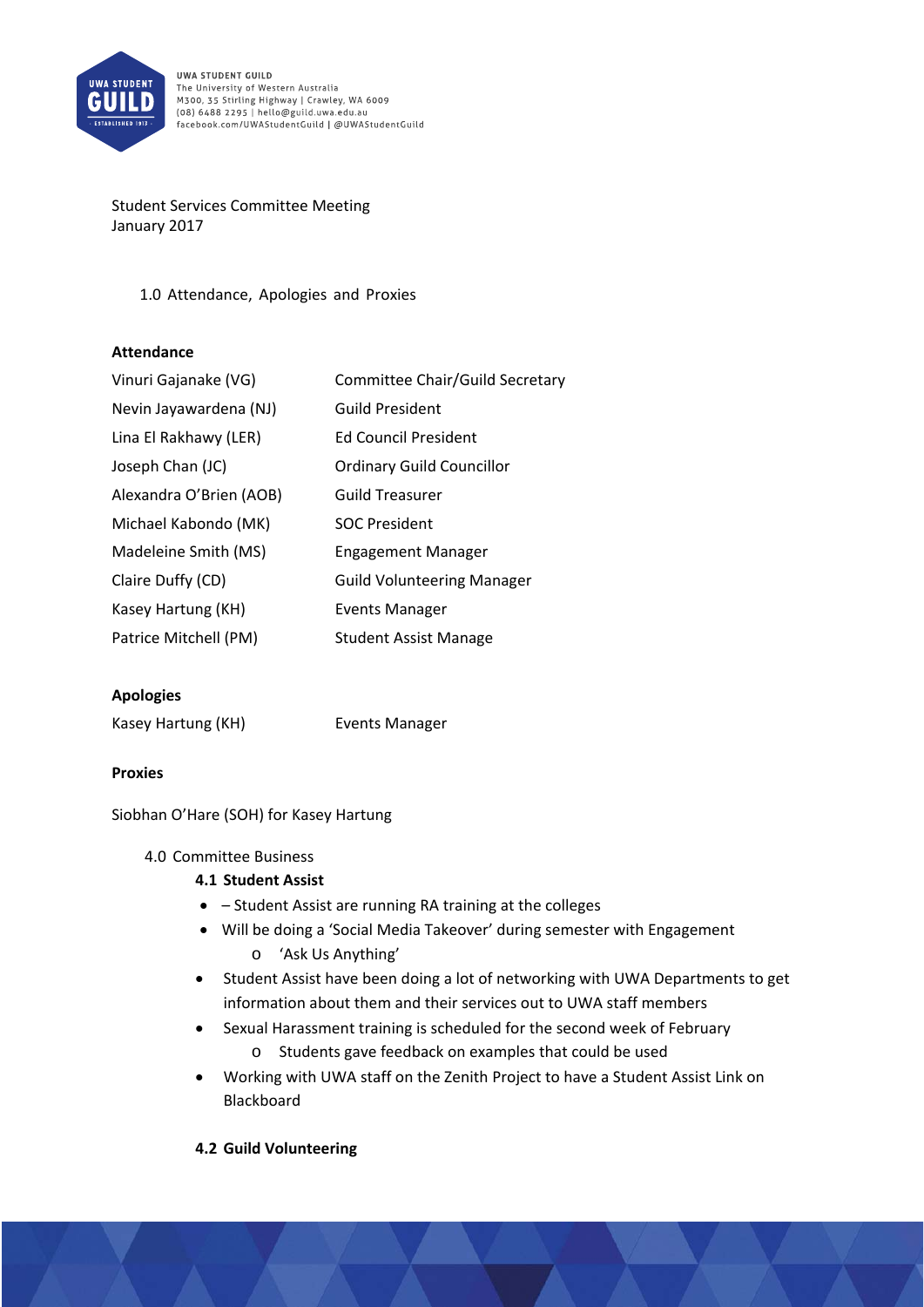

- A Guild Volunteering app has been created which allows students to search and favourite all volunteer roles & sign up for newsletters
	- o Was done by a Volunteer for free & will be launching shortly
- Successfully applied for a National Youth Week Grant from Hackathon
	- o During the event participants will work in teams to develop and apply innovative solutions with an emphasis on incorporating technology to achieve social events.
	- o Theme: Eco Futures
	- $\circ$  Will be run from the 31<sup>st</sup> March & 2<sup>nd</sup> April in the CCZ
	- o Ways to promote or ticket the event‐ through CareerHub & in colleges
- Program Directors are currently being interviewed and training will run 9 10 February
- Guild Volunteering have appointed Executives to the following positions:
	- o Directors of Legal and Compliance (x 2)
	- o Director of Monitoring and Evaluation
	- o Director of Grants and Sponsorship
	- o Director of Marketing and Engagement
- The following abstract has been submitted to the Volunteering WA's State Conference
	- o The State of Volunteering in Australia Report from April 2016 finds that formal volunteer participation has faced a decline over the past 5 years. The main deterrents to volunteer engagement include work and family commitments; disability or health‐related problems; and economic obstacles such as out‐of‐pocket expenses, including cost of fuel and parking. What can be done to remove these barriers to increase accessibility and enable more people to get involved? I will be sharing about two programs introduced by Guild Volunteering that have made it easier for university students to volunteer. Micro Volunteering allows participants to volunteer for short bursts of time while Virtual Volunteering enables individuals to volunteer anytime and anywhere with the use of technology. Drawing on the lessons learnt from these programs, this paper will empower volunteer‐ involving organisations to identify the reasons stopping people from volunteering and come up with innovative solutions to breaking down those barriers.

# **4.3 Engagement (Marketing, Creative & GSC)**

- Working on doing Social Media Takeovers and Ask Us Anything sessions on Facebook
- Focusing on doing blogs this year, with a variety of different subjects. Having information for students about services the guild can provide but also 'what to do in Perth'/'Top Brunch Spots' etc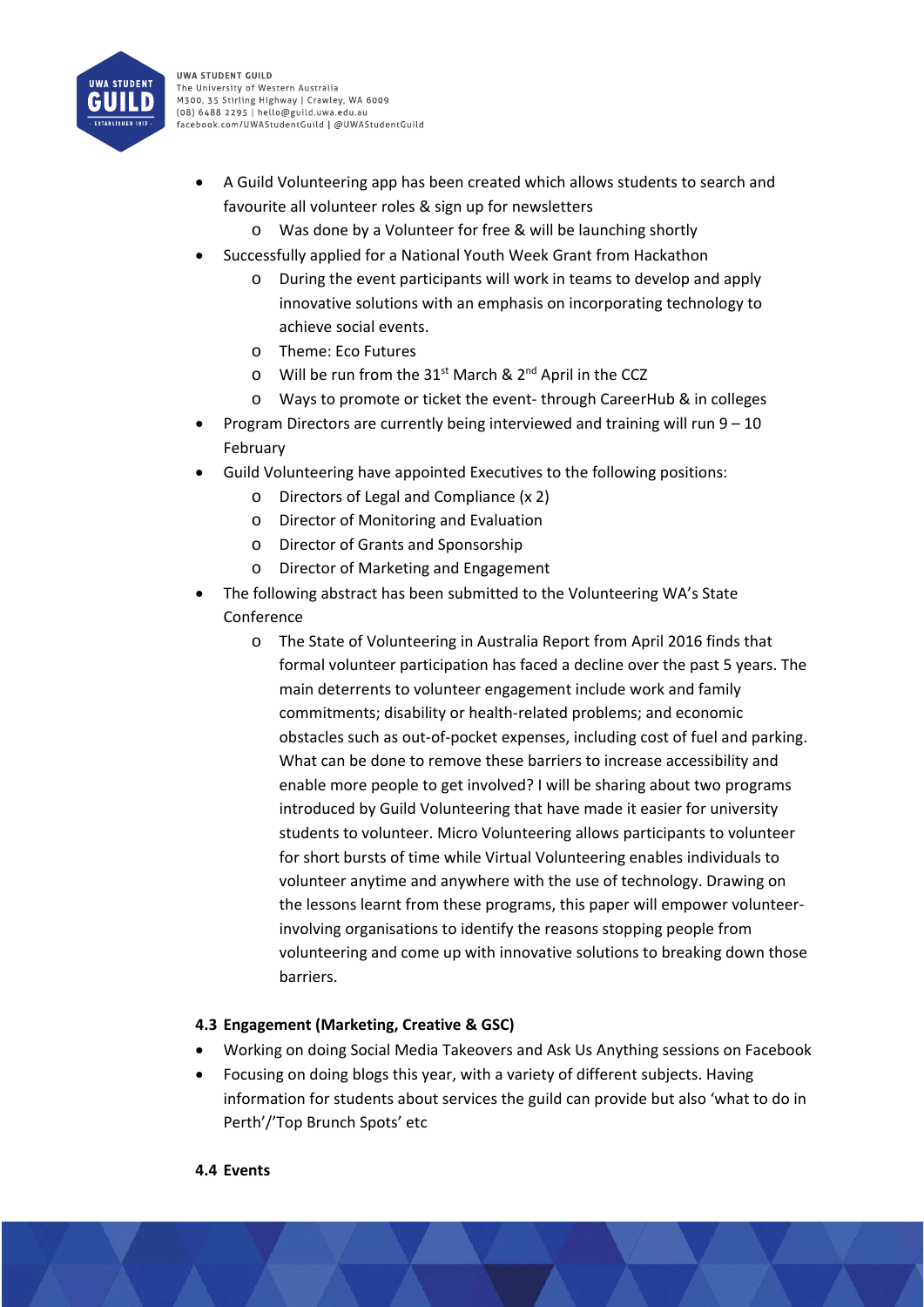

- o ODAY:
	- **Planning is underway and the site map is near completion**
	- Closing date for applications is the  $30<sup>th</sup>$  of January and projected to meet budget
- o ODAY Festival:
	- **Tired Lion are locked in as the headline act**
	- Will add in more bands & DJs
	- **Silent Disco**
	- **EXEDEE 11** Licencing the area for 500, with another 500 in the unlicensed area
- o OWEEL
	- **Being run by IPP Maddie Mulholland**
	- OWEEK schedule is comprehensive and we need Student Reps to help run the events and represent the Guild to new students
- 5 Other Business
- 6 Next Meeting
	- TBC (15 February 2017)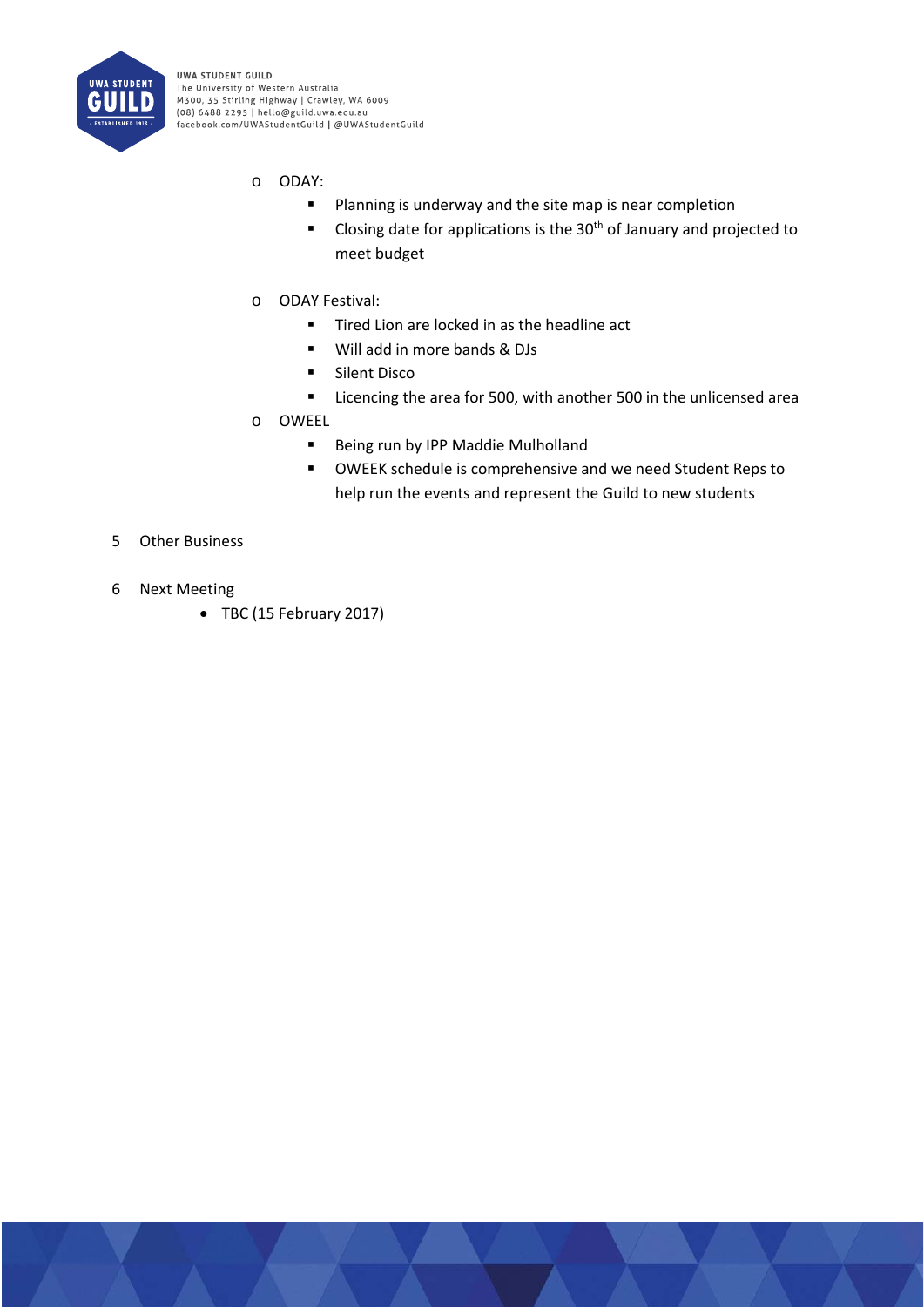

Student Services Committee Meeting February 2017

1.0 Attendance, Apologies and Proxies

### **Attendance**

| Vinuri Gajanake (VG)    | Committee Chair/Guild Secretary  |
|-------------------------|----------------------------------|
| Nevin Jayawardena (NJ)  | Guild President                  |
| Lina El Rakhawy (LER)   | <b>Ed Council President</b>      |
| Joseph Chan (JC)        | <b>Ordinary Guild Councillor</b> |
| Alexandra O'Brien (AOB) | <b>Guild Treasurer</b>           |
| Michael Kabondo (MK)    | <b>SOC President</b>             |
| Kasey Hartung (KH)      | Events Manager                   |
| Patrice Mitchell (PM)   | Student Assist Manage            |

### **Apologies**

| Madeleine Smith | <b>Engagement Manager</b> |
|-----------------|---------------------------|
|                 |                           |

### **Proxies**

Zoe Mitchell for Claire Duffy (Guild Volunteering Manager)

2.0 Committee Business

### **Student Assist**

- Jon Busy for cases, doubled from 2016
- Food Pantry
	- o Needs advice to get funding food drives for unperishables/staples
	- o Unibank ‐ \$100 per month
- 37 networking meetings
- PSA Connect Ask Us Anything with Engagement, Volunteering & Student Assist
- Week 1:
	- o Unihall RA Training
	- o Tommy Hall
	- o Trinity Student Leadership Training run by Events and Student Assist
	- o Flying Start presentation run by Volunteering and Student Assist
	- o Sharing ODAY stall with Welfare Department
	- o Running Chill Out Zone at ODAY Festival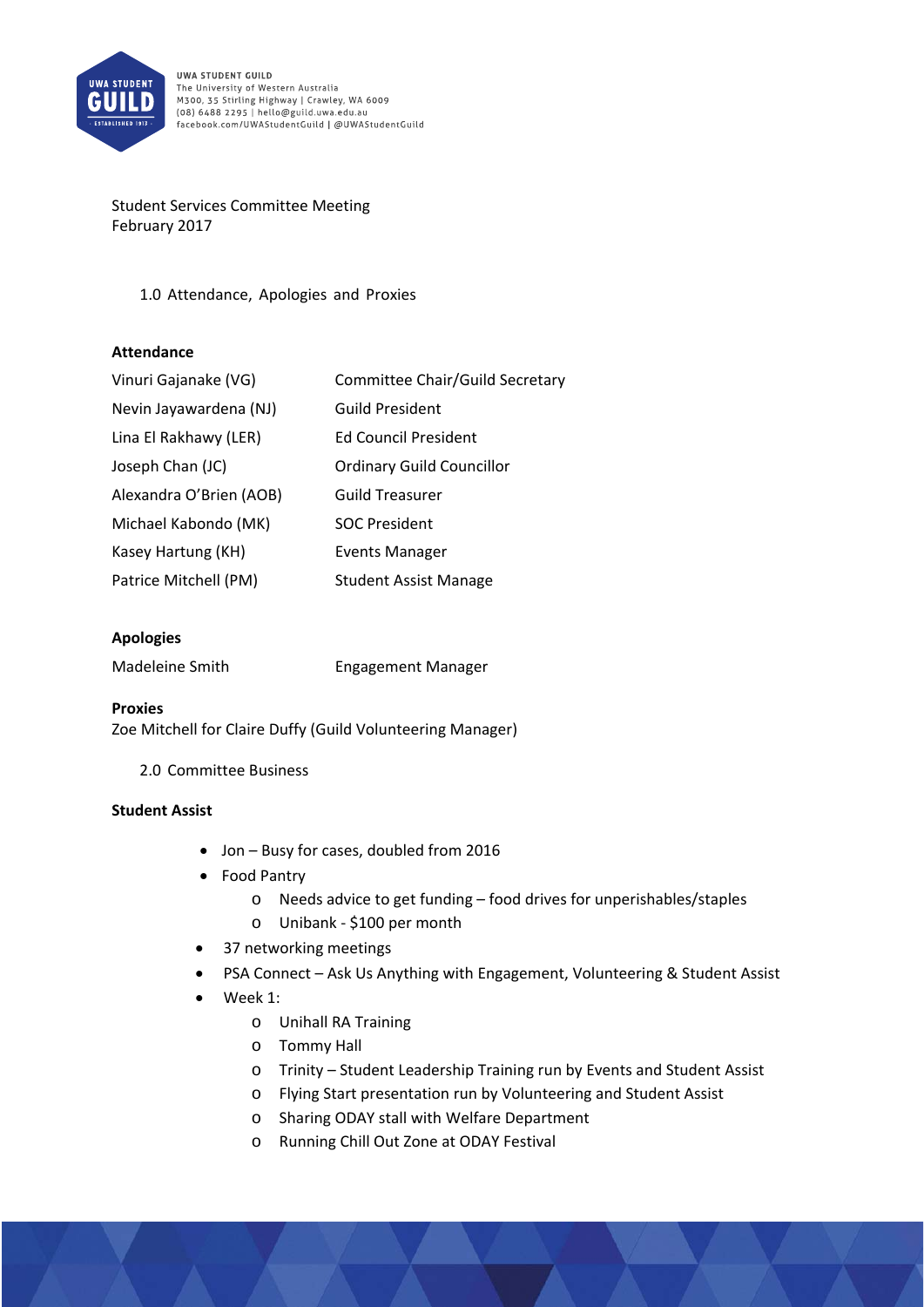

- o Life Hacks presentation running Budgeting Workshop, Tenancy Workshop & Centrelink Issues
- o Councillor one day a week budget has been approved
- o Zenith Program

## **Guild Volunteering**

- Performing acts for HBF Walk In The Park already contacted EMAS, PAW, Dance UWA, MSS
	- o MK to email clubs about opportunity
- Just appointed Leadership Team, GV Executive and Program Directors
- Info sessions are running during OWEEK
- Grant for National Youth Week 31 March  $2^{nd}$  April
- Hackathon steering committee
- Youth Week Theme is Eco Futures
- PROSH
	- o Going to Albany
- Relay@UWA
	- o Co Chairs appointed: Harriet Calverley & Matt Schild
- Three upcoming day trips
	- o St Bars
	- o HD Streetwise
	- o Thrive Youth Conference

### **Engagement (Marketing, Creative & GSC)**

- Lab Coat Hire Promotion
	- o For free/deposit

### **Events**

- ODAY Festival is FREE for Guild Members, \$10 everyone else
- Student Leadership Training ran 31 January & 1 February
	- o Had 95 students in each session
- Holi 13 March Nevin/Indian Society of WA
- 2 Other Business
	- Poster person has been reinstated, as requested by SOC
- 3 Next Meeting
	- TBC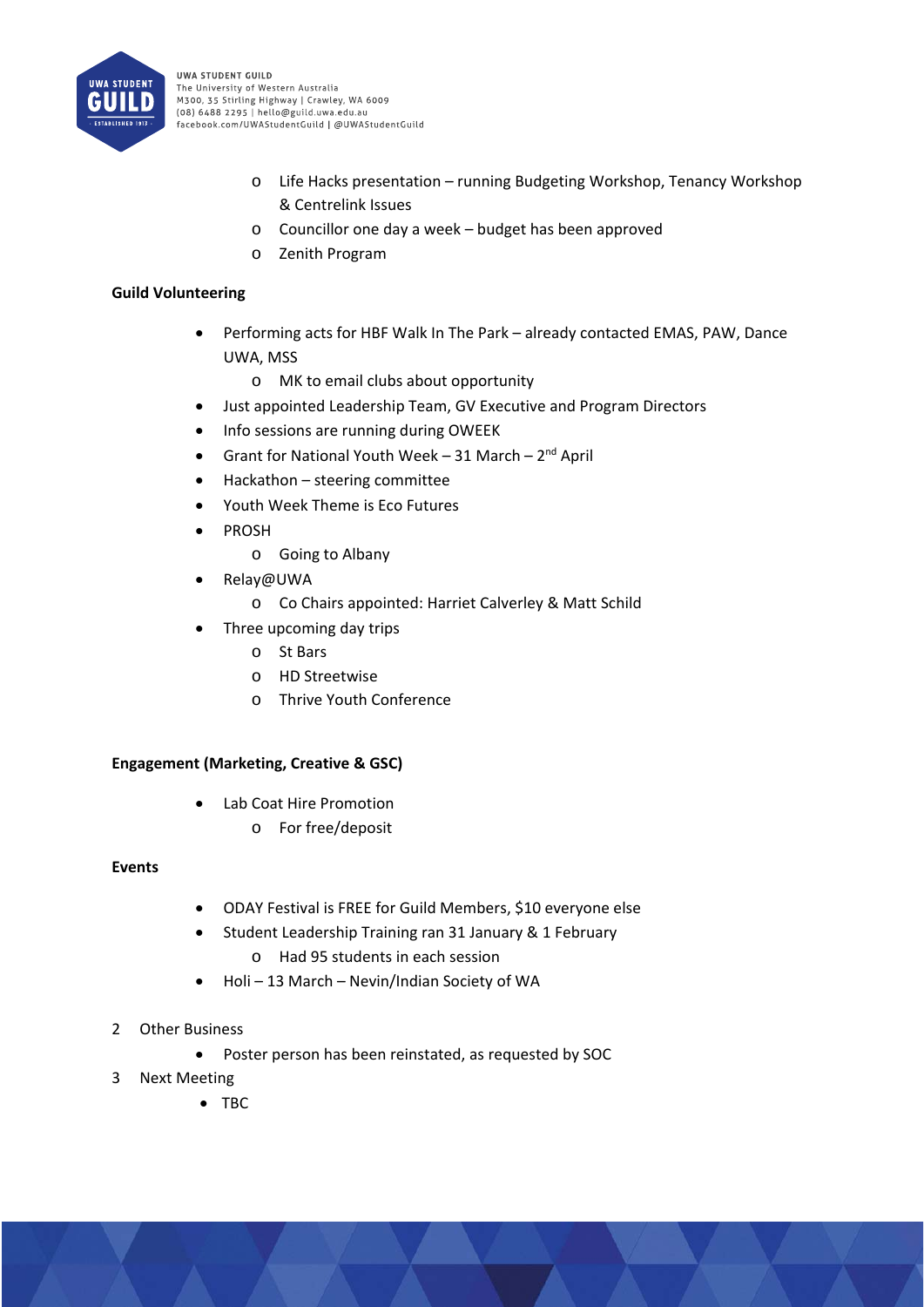

Student Services Committee Meeting 26 April 2017

1.0 Attendance, Apologies and Proxies

## **Attendance**

| Nevin Jayawardena (NJ)  | <b>Guild President</b>            |
|-------------------------|-----------------------------------|
| Alexandra O'Brien (AOB) | <b>Guild Treasurer</b>            |
| Lina El Rakhawy (LER)   | <b>Ed Council President</b>       |
| Joseph Chan (JC)        | <b>Ordinary Guild Councillor</b>  |
| Michael Kabondo (MK)    | <b>SOC President</b>              |
| Kasey Hartung (KH)      | <b>Events Manager</b>             |
| Claire Duffy            | <b>Guild Volunteering Manager</b> |

### **Apologies**

| Madeleine Smith      | Engagement Manager              |
|----------------------|---------------------------------|
| Vinuri Gajanake (VG) | Committee Chair/Guild Secretary |

## **Proxies**

| Kathryn Haag for Patrice Mitchell (PM) | <b>Student Assist Manager</b> |
|----------------------------------------|-------------------------------|
|----------------------------------------|-------------------------------|

2.0 Committee Business

### **Student Assist**

March was the busiest month on Record

|          | Academic | Financial | Welfare | Total |
|----------|----------|-----------|---------|-------|
| January  | 44       | ว 1       | 10      |       |
| February | Λ7       | 68        | 24      | 139   |
| March    | 46       |           | 66      | 186   |

- 56 students utilised the food pantry in March which is what increased the Welfare cases
- Food pantry is already over budget for the year the service is very popular and SA has requested advice from committee for fundraising ideas (see Other Business)
- Networking with University Departments including HPU, Complaints, Chaplain, Uniaccess
- Attended lots of student & department events including: MASA (5 referrals), PSA Connect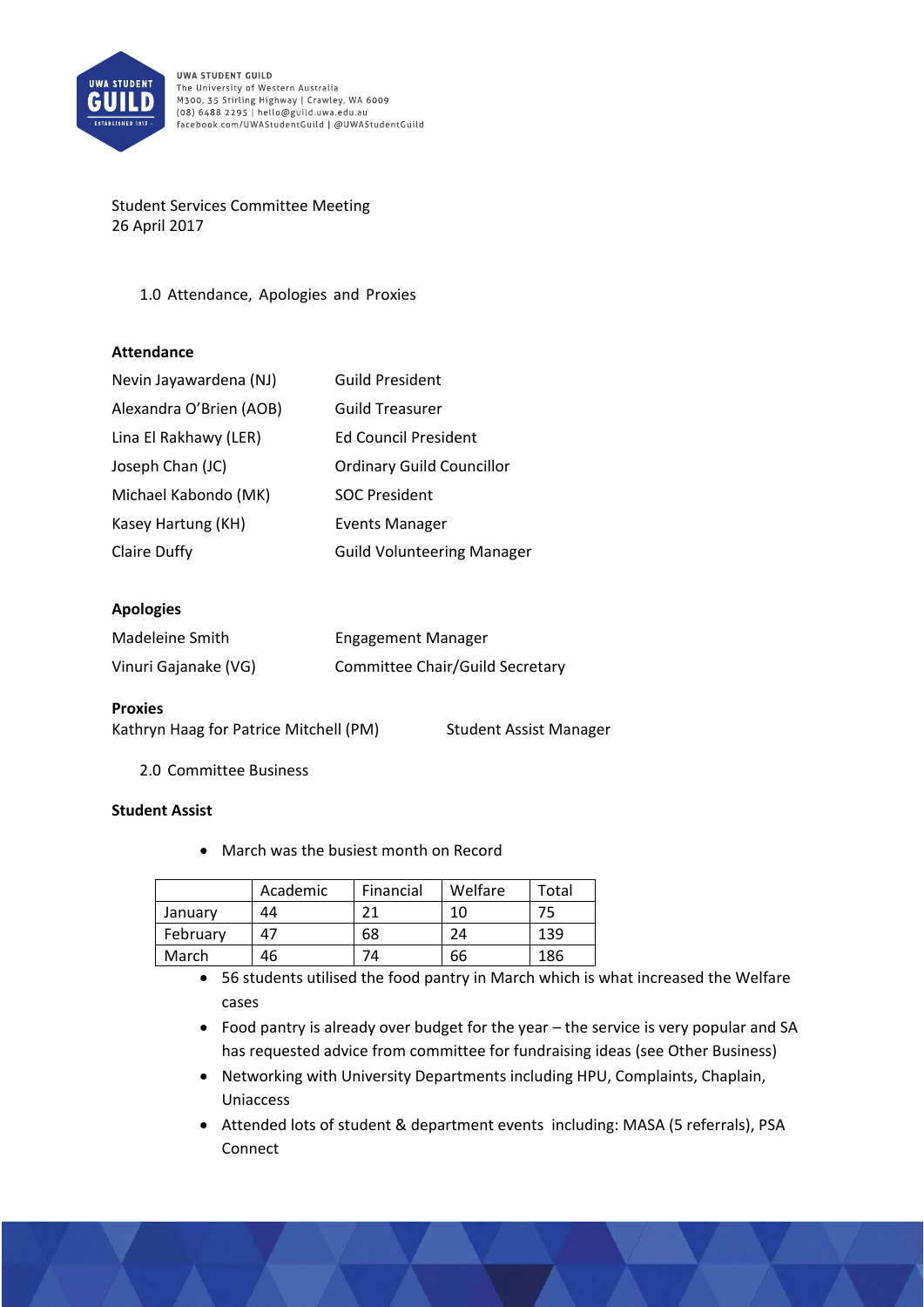

# **Guild Volunteering**

- GV is currently doing the Acquittal for Hackathon
- National Volunteer Week 8‐14 May
	- o Monday, 8 May
		- 9am launch Giver Happy Live Happy Social Media Campaign
		- 10am-10.30am Get In\*VOL\*ved with Guild Volunteer Info Session at Guild Volunteering Meeting Room
		- 11am-11.30am VOL101: Promotion at Guild Volunteering Meeting Room
	- o Tuesday, 9 May
		- 11am-11.30am VOL101: Recruiting at Guild Volunteering Meeting Room
		- 12pm-2pm National Volunteer Week Volunteer Fair at the Ref Courtyard
	- o Wednesday, 10 May
		- 9am Set up Volunteer Match Making Installation (location tbc)
		- 11am-11.30am VOL101: Retaining/Managing/Supporting at Guild Volunteering Meeting Room
	- o Thursday, 11 May
		- 9am-3pm Greener Pastures Sanctuary Day Trip (tbc)
		- 11am-11.30am VOL101: Recognising at Guild Volunteering Meeting Room
	- o Friday, 12 May
		- 11am-11.30am VOL101: Ensuring Sustainability at Guild Volunteering Meeting Room
		- 1-2:30pm Volunteering National Standards Workshop in the Club Collaborative Zone
	- o Saturday, 13 May
		- 9am-11am SERAG tree planting/tending day at Pelican Point

 $\bullet$ 

- March 2017
- Number of opportunities listed 45 down 21% on 2016
- Number of unique views for opportunities 2649 down 4% on 2016
- Number of events listed 8 down 11% on 2016
- Number of unique views for events 402 up 71% on 2016
- Number of new walk ins 396 up 111% on 2016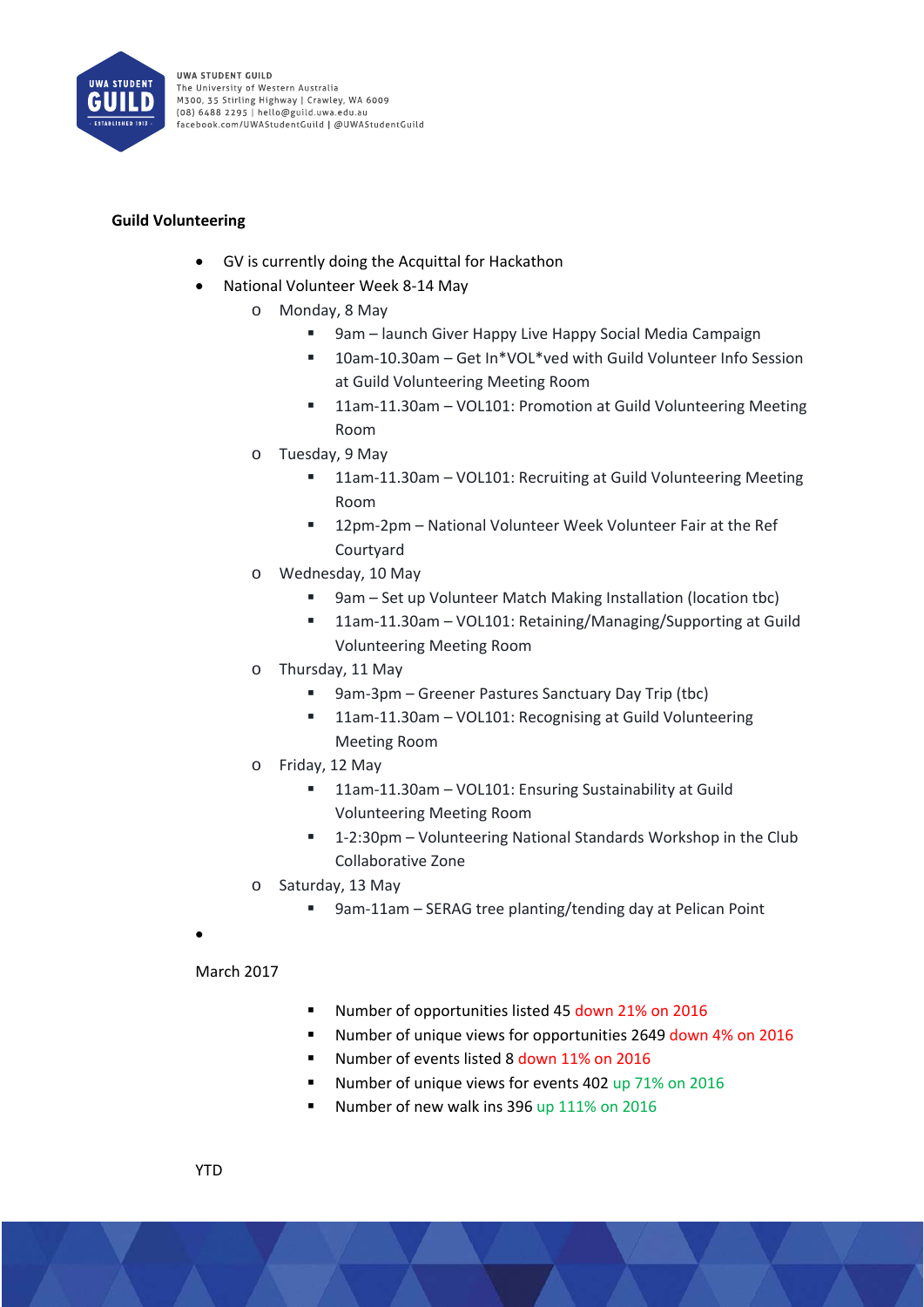

- Number of opportunities listed 173 up 29% on 2016
- Number of unique views for opportunities 10407 up 25% on 2016
- Number of events listed 23 up 76% on 2016
- Number of unique views for events 1072 up 161% on 2016
- Number of new walk ins 537 (no comparative data available)

### **Engagement (Marketing, Creative & GSC)**

- Increased number of Catering marketing requirements
- Increased meetings with departments to discuss marketing objectives
- Creating a new Student Newsletter for International Students, consulting with ISS
- ISB coming up and Catering will be able to provide a schedule of activities
- Unibank Campaign day of free food tbc
- Mm WILL BE AT Awards Ceremony in Canberra in late May
- GSC
	- o Has had a full clean up, students no longer admitted to the back rooms
	- o In agreement with OSC students who borrow tables we would like to be able to charge a deposit. It was suggested we do Student Card
- Departmental jobs on the horizon
	- o Scoping for the new website
	- o Internal documentation standards
	- o Guild Goals and Achievements
	- o Alumni

### **Events**

- Guild Ball is on 7 October VG to create working group
	- o NJ suggested we tighten the run sheet so it is not too award –heavy
- EOSS suggest we move to a week long of activities. VG to put together a team to work on EOSS activities
- March was busiest month on record with 213 events.
- KH to send MM details of events achievements
- ODAY and OWEEK debrief document Events has not been able to complete this due to a) busiest month ever and b) being without a BSO. KH will endeavour to compile all info in May

### 2 Other Business

- Food Pantry suggestions for fundraising
	- o Pay it forward have tins at cafes where people can give coins. A permit may be required and will be investigated
	- o Unibank Sponsorship MM to advise PM
	- o Funds from the Entertainment booklet MM to advise PM
- 3 Next Meeting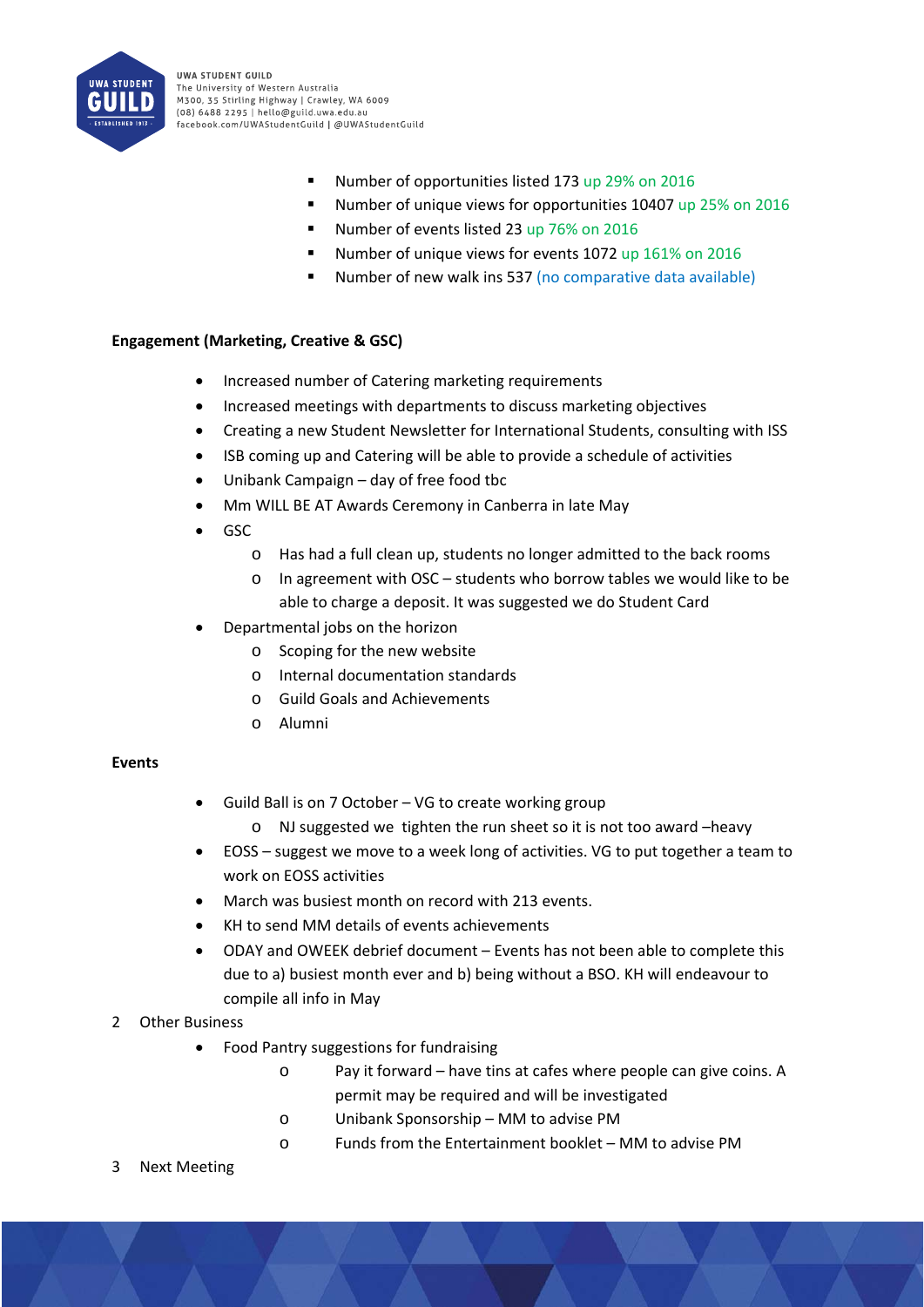

UWA STUDENT GUILD The University of Western Australia M300, 35 Stirling Highway | Crawley, WA 6009<br>| M300, 35 Stirling Highway | Crawley, WA 6009<br>| Casebook.com/UWAStudentGuild | @UWAStudentGuild

- TBC
- 4 Actions
	- NJ please send out the template for Council Reports to managers as a refresher
	- KH send NJ the Student Lifecycle Report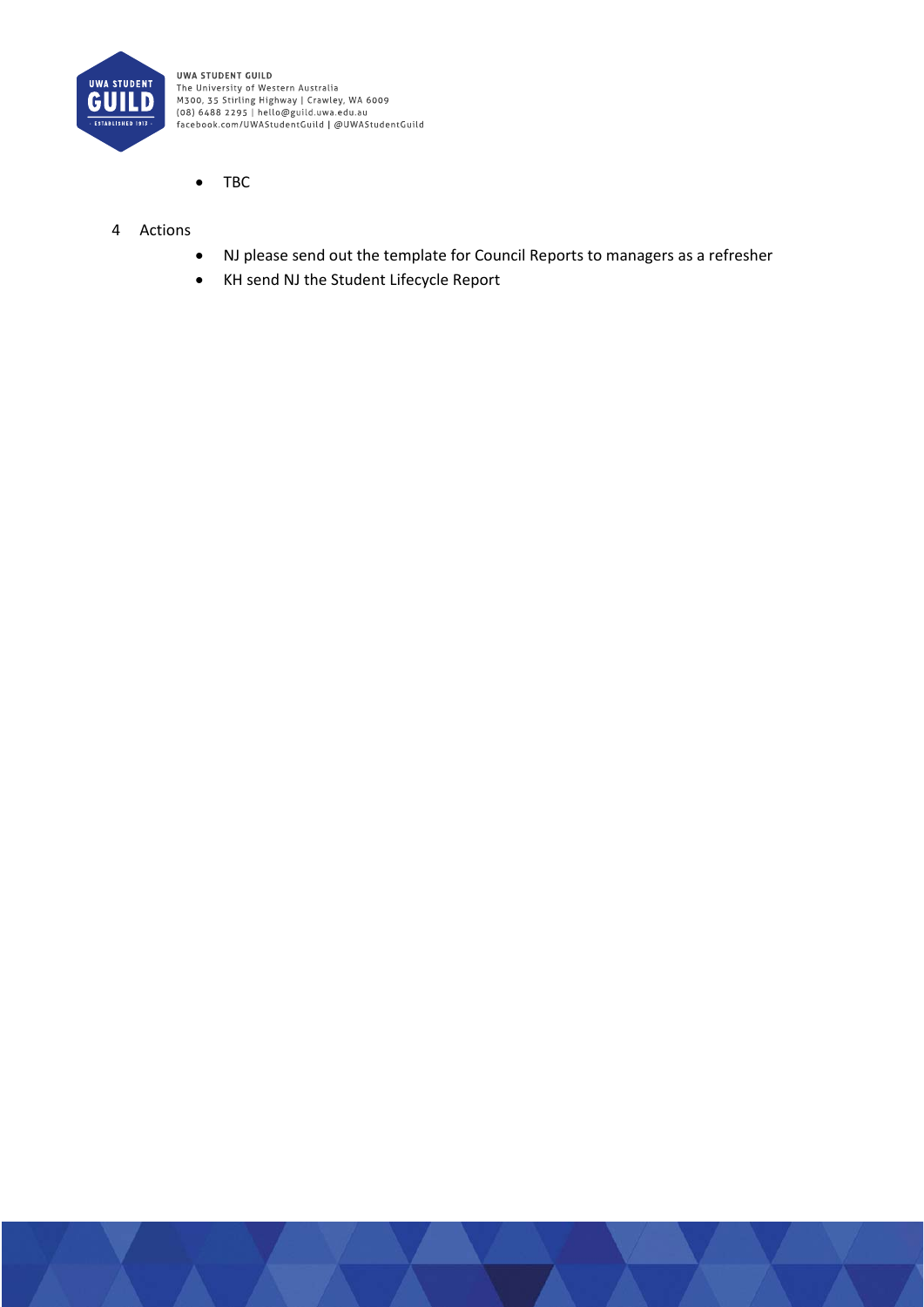

## **1.0 Welcoming and Opening**

## **2.0 Attendance, Apologies and Proxies**

#### **Attendance**

| Nevin Jayawardena (NJ) | <b>Guild President</b>           |
|------------------------|----------------------------------|
| Vinuri Gajanake (VG)   | Committee Chair/Guild Secretary  |
| Lina El Rakhawy (LER)  | <b>Ed Council President</b>      |
| Joseph Chan (JC)       | <b>Ordinary Guild Councillor</b> |
| Michael Kabondo (MK)   | <b>SOC President</b>             |
| Brittney Quy (BQ)      |                                  |
| Kasey Hartung (KH)     | Events Manager                   |
| Chelsea Hayes (CH)     | <b>BSO Marketing</b>             |
| Patrice Mitchell (PM)  | <b>Student Assist Manager</b>    |
|                        |                                  |

## **Apologies**

| Alexandra O'Brien (AOB) | <b>Guild Treasurer</b> |
|-------------------------|------------------------|
| Michael Kabondo (MK)    | <b>SOC President</b>   |
| Zoe Mitchell (ZM)       | Volunteering           |

**Proxies** 

### **3.0 Committee Business**

### **3.1 Student Assist**

- Working with UWA on policy updates for sexual harassment and bullying.
- Respect Now Always survey results out 1 August report focuses on sexual harassments at Universities
- We need to make a plan about announcing and answering queries CH
- FAQs will be distributed to UWA staff and students
- Arrange meeting on Tuesday 1 August in the morning to discuss with NJ, CH, Megan Lee and PM
- Hannah (Women's Department) and NKJ have a draft response ready
- Attending Sem 2 Orientation activities
- Working with Welfare Department on upcoming activities and Access Collective

### **3.2 Guild Volunteering**

- National Volunteer Week, 14‐20 August. Events Include Volunteer recognition Awards, Roundtable event with Clubs, and Day trips
- New Volunteer manager starts 14 August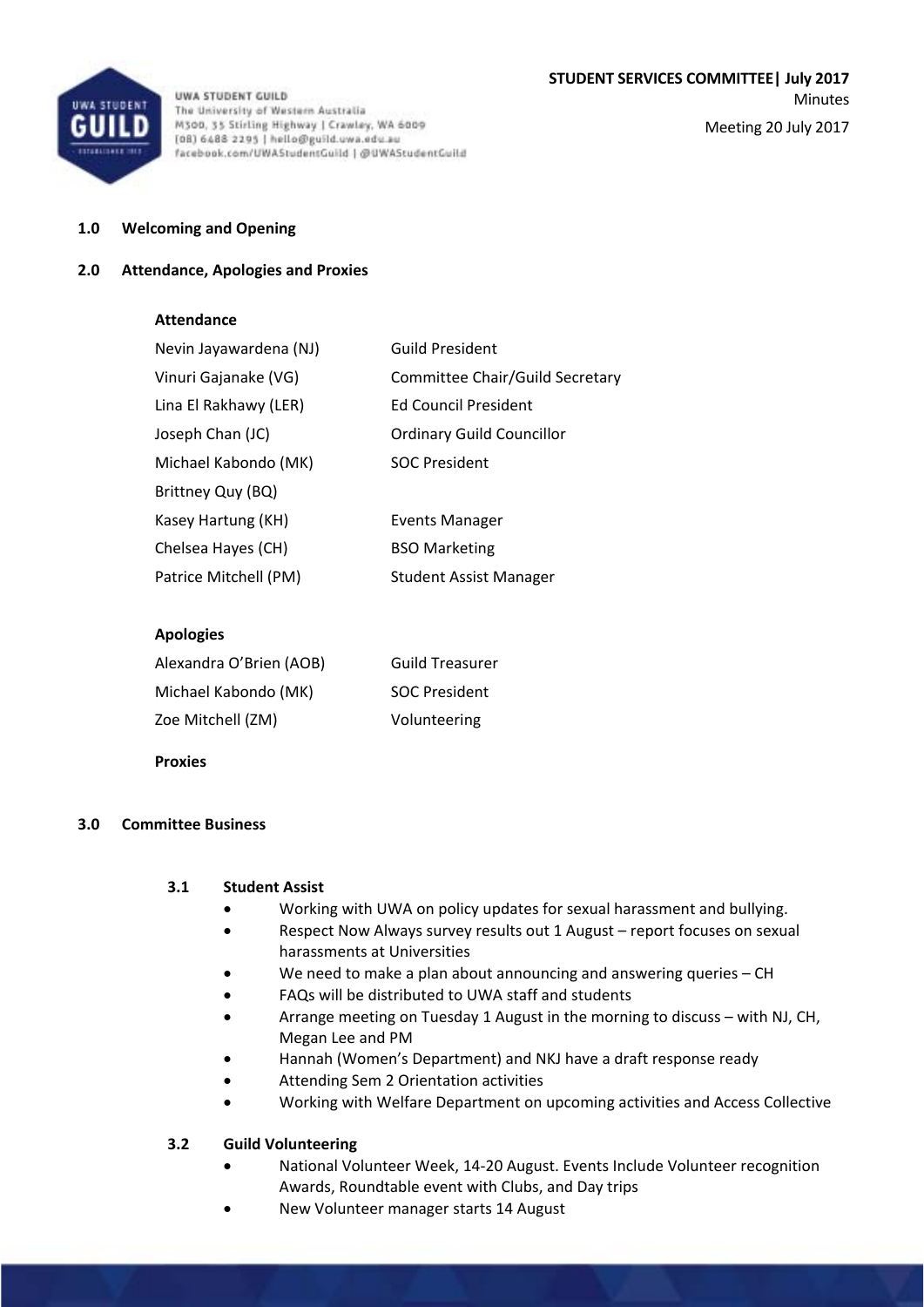- **3.3 Events** 
	- ODAY Evaluation and Debrief KH has prepared for debrief/evaluation document for everyone to read and comment on.
		- o Discussed potential sponsors to approach for ODAY. Suggestions from the table included brand names like Adidas, Nike, Kiki K, Mazda, Contiki, Raybans
		- o Suggestion to have a Showbag like the Royal Show. NJ suggested vendors who sell Showbags, requested KH follow up
	- Met with UWA's new Inclusion and Diversity Advisor, Fadzi Whande and discussed engagement with clubs and UWA
	- Student leadership Training session scheduled for the week before Semester 2 starts
	- Working with IPP Maddie Mulholland on Semester 2 Orientation activities
	- Science union running National Science Week events in Week 3
	- Planning Life Hacks week
	- NJ looking for a series of events that 'upskill' people looking for part time/casual jobs. EG Barista courses, Cheap RSA, Driving lessons (CH),

## **3.4 Engagement**

## 4.0 **Other Business**

4.1 Closed caption policy passed at May Council

## **5.0 Actions**

# **KH requests everyone consider appropriate sponsors to approach for ODAY**

# **6.0 Next Meeting**

17<sup>th</sup> August 2017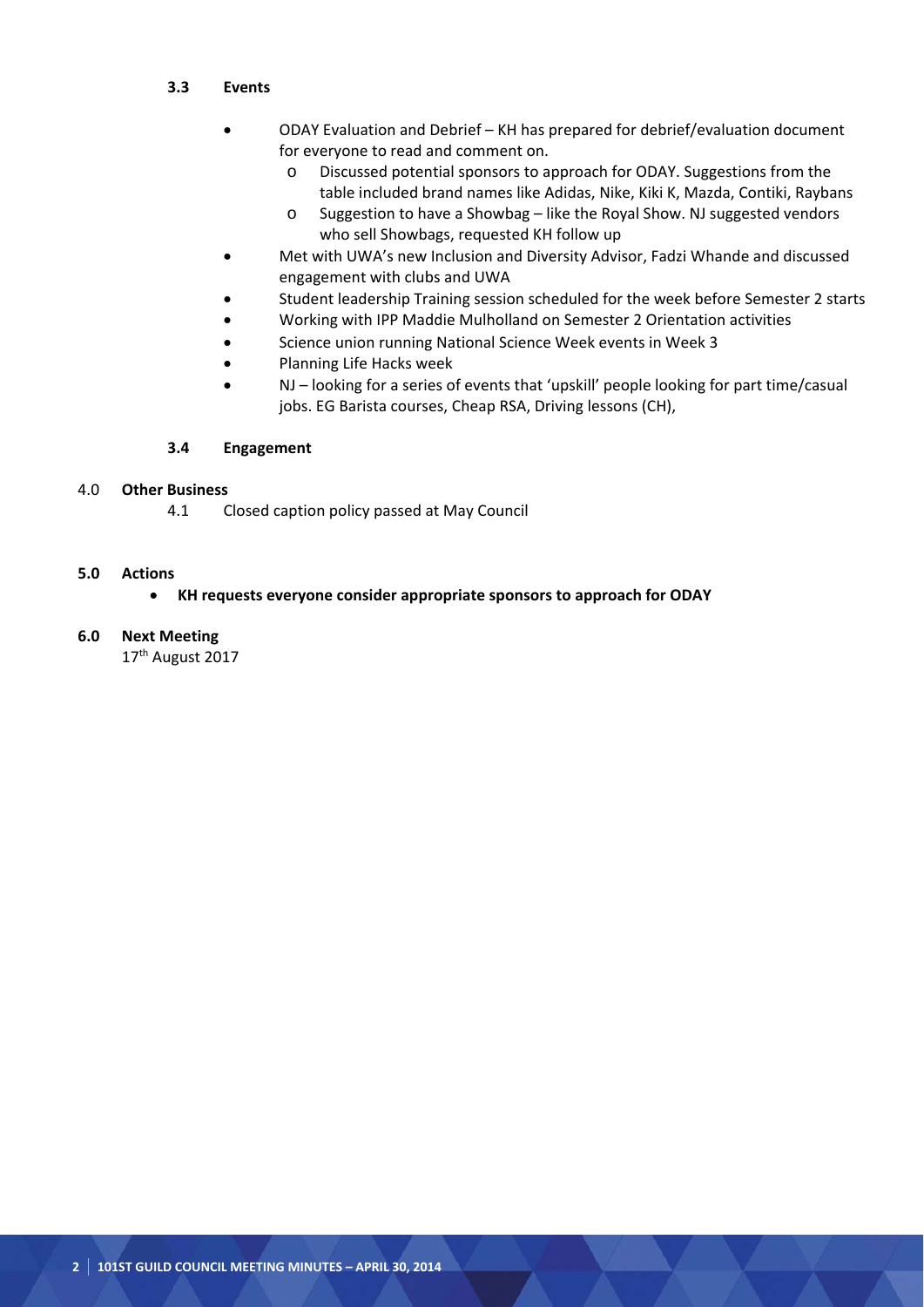

**1.0 Welcoming and Opening** 

# **2.0 Attendance, Apologies and Proxies**

# **Attendance**

| Nevin Jayawardena (NJ)  | <b>Guild President</b>           |
|-------------------------|----------------------------------|
| Alexandra O'Brien (AOB) | <b>Guild Treasurer</b>           |
| Joseph Chan (JC)        | <b>Ordinary Guild Councillor</b> |
| Brittney Quy (BQ)       |                                  |
| Michael Kabondo (MK)    | <b>SOC President</b>             |
| Kasey Hartung (KH)      | Events Manager                   |
| Patrice Mitchell (PM)   | <b>Student Assist Manager</b>    |
| Danielle Brown (DB)     | <b>Engagement Manager</b>        |
| Lana Robinson (LR)      | <b>Volunteering Manager</b>      |

## **Apologies**

| Audrey Tascon (AT) | PAC president |
|--------------------|---------------|

### **Proxies**

Megan Lee for Vinuri Gajanake (VG) Committee Chair/Guild Secretary Liane Lina El Rakhawy (LER) Ed Council President

### **3.0 Committee Business**

**3..1** Welcome of Danielle and Lana

# **3..2 Student Assist**

- Very busy have now had more cases YTD than all of 2016
- Currently interviewing for new Counsellor
- Attended Life Hacks run by Guild, "Survive & Thrive", "Soup and Support", "How to save for your Dream Holiday" (run by Kathryn Haag)
- Attended Club Carnival
- Working with Pride Department on Marriage Equality activities
- Working with ACCESS Collective for Peer to Peer discussions on Tuesdays and Thursdays

# **3..3 Guild Volunteering**

- New Manager started in August
- National Student Volunteer Week (Week 2). Events included Interyear Tree Planting, Microvolunteering, Roundtable discussion with Clubs on best practice in Volunteering Management, Attended Science and Careers fair, Pack with PAC for the Homeless, Volunteer Recognition Awards at Cullity Gallery,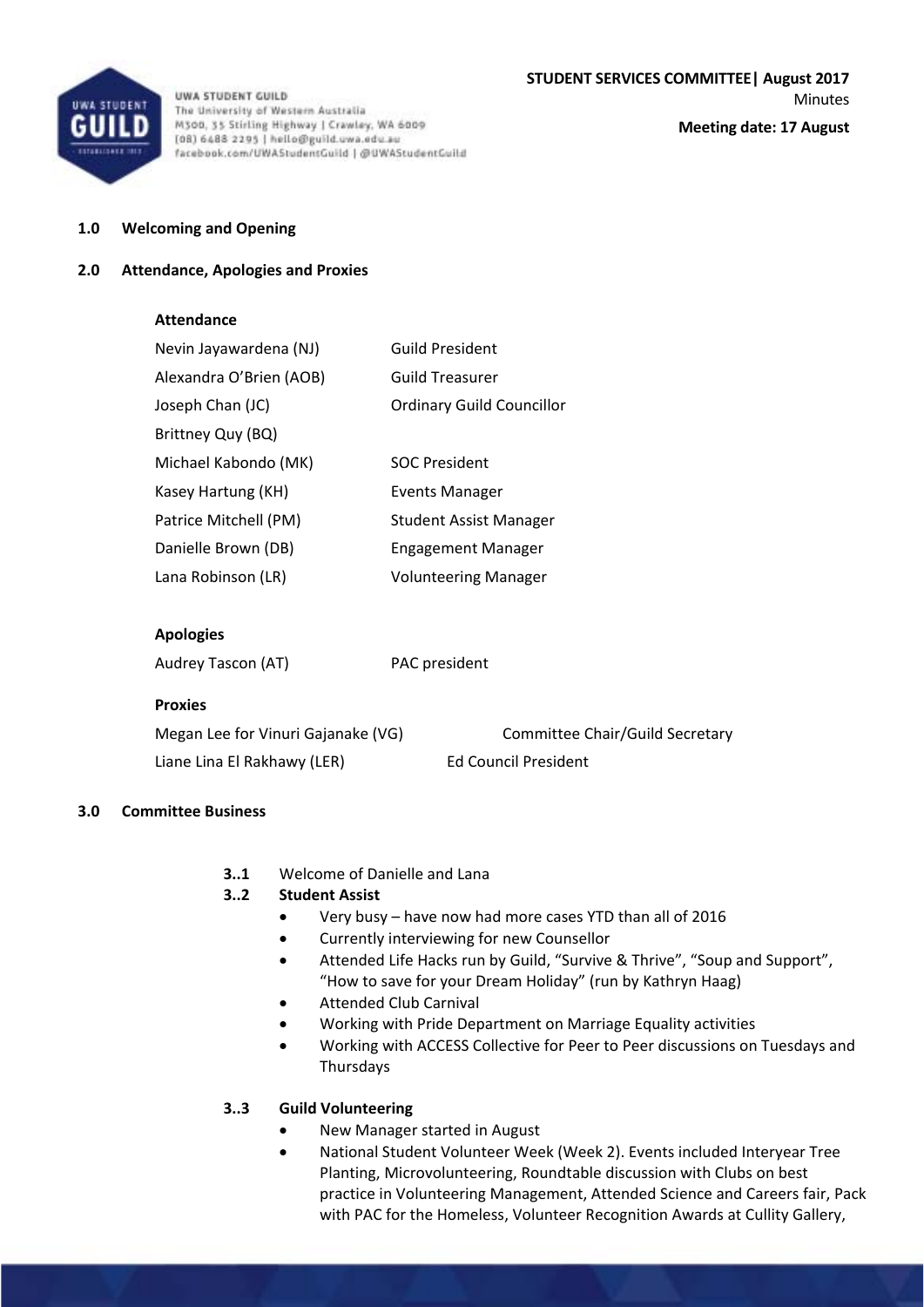Darlington Wildlife Reserve

- **3..4 Events** 
	- Club Carnival was moved from Week 2 to Week 3 due to inclement weather. Was very well attended!
	- National Science Week science Union received a grant from Alumni and had a 15x30 marquee on James Oval
	- Attended UWA Open day on Sunday 13 August weather was terrible but we had a few clubs attend. UWA put us in a new location which was not ideal (on the SW side of James Oval)
	- Life hacks week 2 very well attended! Cooking demonstration had 100pax, had recipe handouts (4 x easy recipes written by Chef Drew). Worked with Student Assist on events, budgeting workshop had approx. 30 attendees
	- Cruickshank‐Routley ball there is a new theme but this is top secret. All club award recipients must be in by Tuesday 3 October – NJ to confirm and follow up with SOC, PAC & Ed

# **3..5 Engagement (Marketing, Creative, GSC)**

- New Engagement Manager started on 14 August
- Creative Officer Elise de Haas is on Maternity Leave, we have a new Creative Officer on Mat leave cover, Lyn Sillitto
- Diary is underway, advertising package completed and going out to all advertisers
- Working with Welfare Dept. on a recipe book
- Chelsea Hayes (Marketing BSO) on leave until 14 September

## 4.0 **Other Business**

- 5.0 Actions
	- Fix Mailing List errors KH
	- NJ to follow up with SOC, PAC, Ed re Club Awards for the Guild Ball
	- VG consider date change for next meeting as current date falls in elections period

# **6.0 Next Meeting**

21<sup>st</sup> September 2017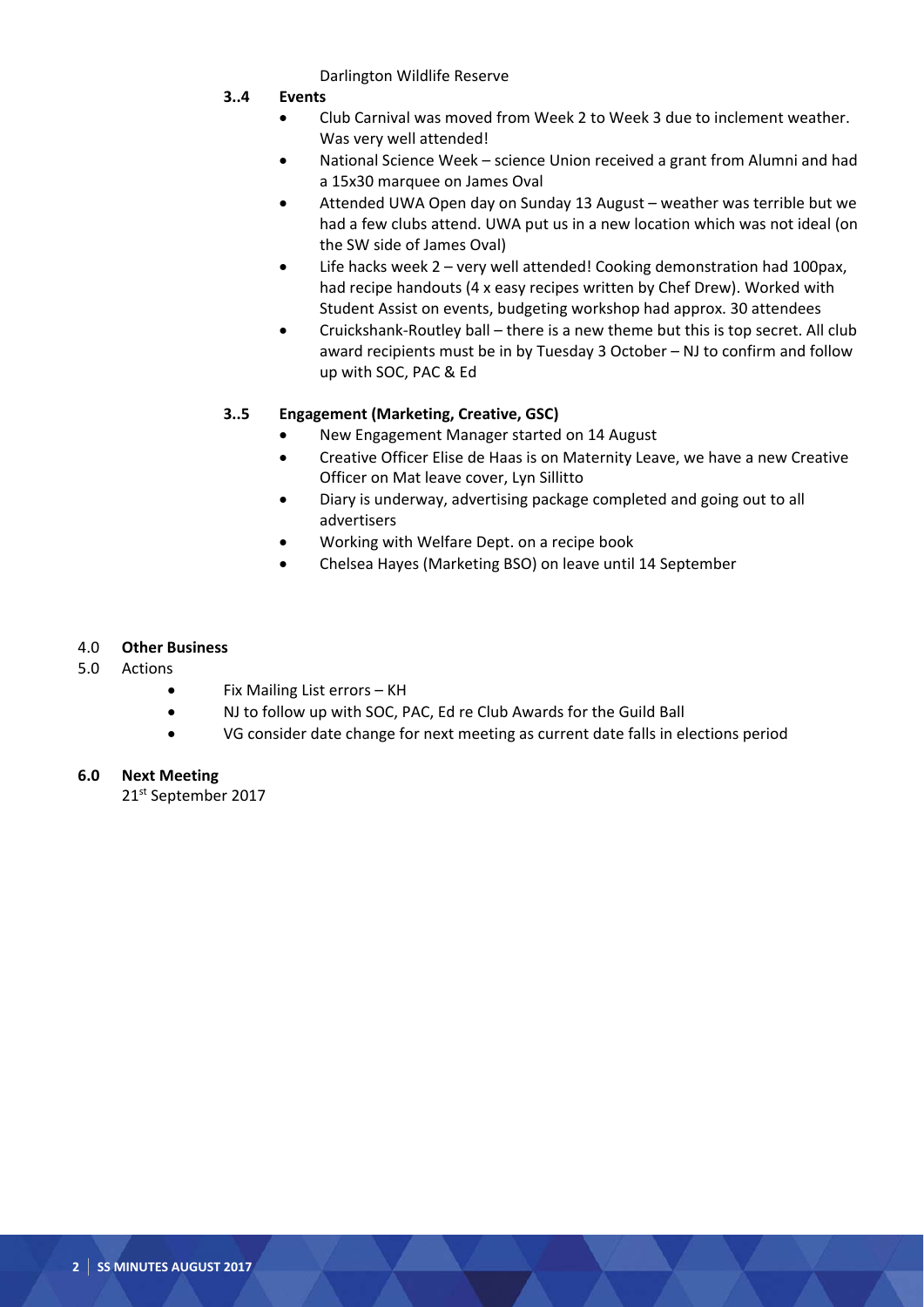

**Meeting date: 19 October 2017**

## **1.0 Welcoming and Opening**

## **2.0 Attendance, Apologies and Proxies**

| <b>Attendance</b>                     | Role                             |
|---------------------------------------|----------------------------------|
| Patrice Mitchell (PM)                 | <b>Student Assist Manager</b>    |
| Danielle Brown (DB)                   | <b>Engagement Manager</b>        |
| Lana Robinson (LR)                    | <b>Volunteering Manager</b>      |
| <b>Apologies</b>                      | <b>Role</b>                      |
| Audrey Tascon (AT)                    | PAC president                    |
| Michael Kabondo (MK)                  | <b>SOC President</b>             |
| Kasey Hartung (KH)                    | <b>Events Manager</b>            |
| Nevin Jayawardena (NJ)                | <b>Guild President</b>           |
| Alexandra O'Brien (AOB)               | <b>Guild Treasurer</b>           |
| Brittney Quy (BQ)                     |                                  |
| <b>Proxies</b>                        |                                  |
| Megan Lee for Vinuri Gajanake (VG)    | Committee Chair/Guild Secretary  |
| Conrad Hogg for Lina El Rakhawy (LER) | <b>Ed Council President</b>      |
| Luke Andrew for Joseph Chan (JC)      | <b>Ordinary Guild Councillor</b> |

### **3.0 Committee Business**

# **3..1 Student Assist**

- Katherine is away at the moment returning on Monday the  $23^{rd}$  of October
- They have hired a new counsellor who is already full booked out
- They are advertising for a new part time counsellor although logistics of the office are questionable
- Very busy have now doubled their YTD cases from 2016
- They are struggling to see walk in's as they are so busy and booked out. They estimate that there is a 1‐2 hour wait for walk in's.
- Hopefully will have a full team by the end of November 2017
- They have no budget yet and are in the process of building a business case for Nevin to review for an extra \$5,000 to be allocated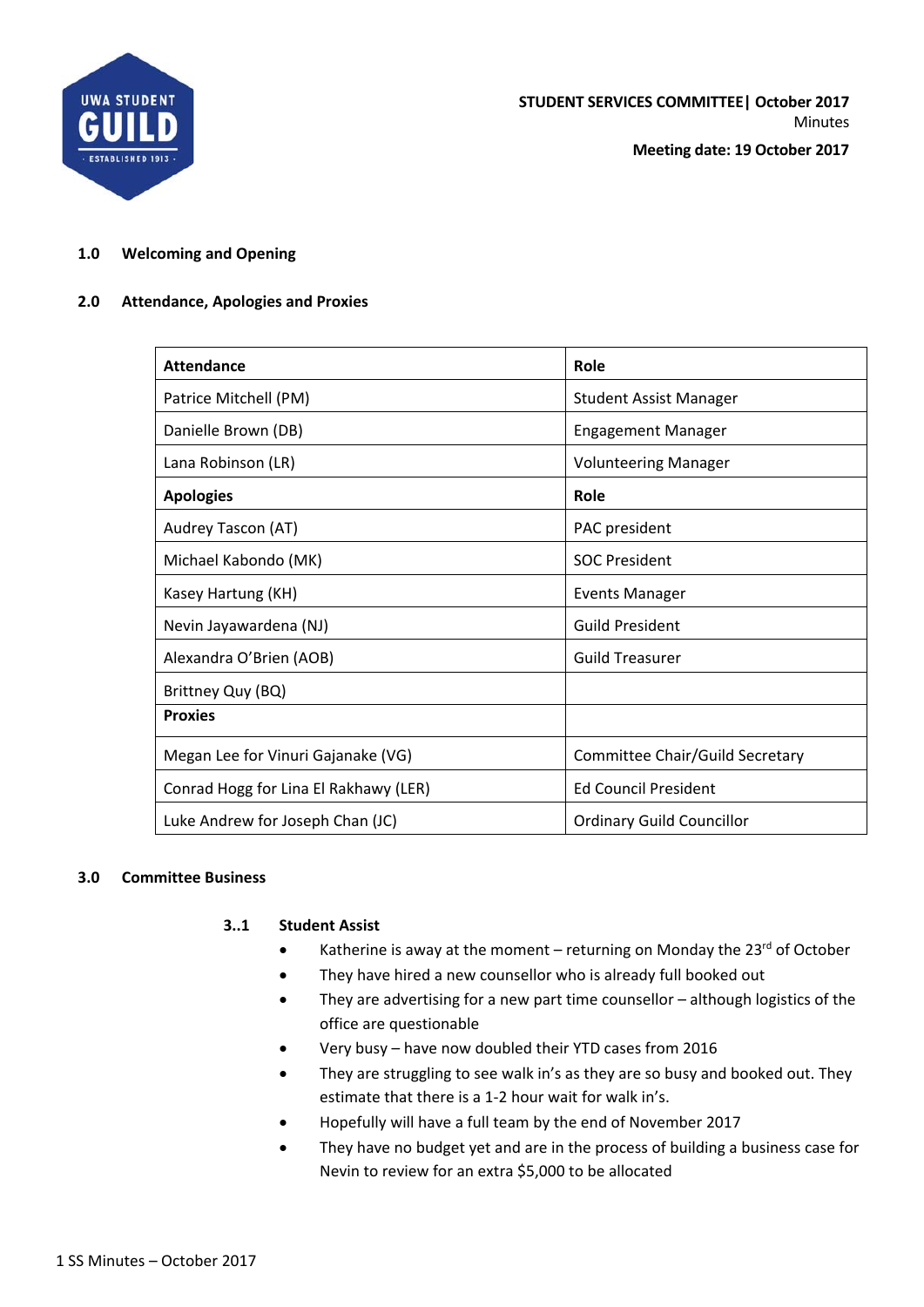- Food Pantry has been a huge success with 50 people visit per month and growing! The free bread on Thursday's has been a huge success and very popular
- They will be supporting the Blackstone Welfare week by bringing along Emmy
- They have been providing 'Lived Experience' training where they are training students to speak about their experiences in life. This has been a collab HPU
- They had a huge presence at Welfare week with a number of drop in options and lounge areas on Oak Lawn throughout the week
- They had a presence at 'My Big Fat Gay Wedding' this week which was very popular with over 100 attendees

# **3..2 Guild Volunteering**

- Volunteering has been very busy
- They have had a regional trip to Albany, had a couple of day trips to Homeless Connect, they have a day trip with Conquer to Cancer Ride this Sunday, they also have another 2 day trips planned in November with Homeless connect
- They have recruited the Prosh Editors and Directors pending council approval
- They have a number of recognition events for program directors, and National Volunteer day
- They are planning to recruit for the VAC role, the Relay for Life committee and Program directors for 2018
- They are currently reviewing the strategy, budget, training and management for 2018
- Zoe has now dropped to part time as they recruit for a new member hopefully this will be completed by December

# **3..3 Events**

 ODAY is well and truly underway. Engagement packages and stall prices have been completed and loaded onto the website for registration

# **3..4 Engagement (Marketing, Creative, GSC)**

- ODAY engagement packages have been completed which range from \$15,000 to the stall prices with a number of marketing add‐ons which will hopefully bring income to the day
- 2018 Diary the diary content is being pulled together as we speak with a number of design changes being made to make it more student friendly. We also were able to bring \$22,000 of advertising income in to assist in covering the cost of these diaries. We also added an extra 2,000 diaries to the run to a total of 16,000
- We relooked at the social media strategy for the catering department with a number of changes made to boost the engagement and promotion of our cafes on campus. We also included a run of poster production to promote these cafes and The Tavern
- We were lucky enough to have include on the UWA Field Guide for prospective new student – which we included information about the Guild and what services the Guild can offer you and where to find the Guild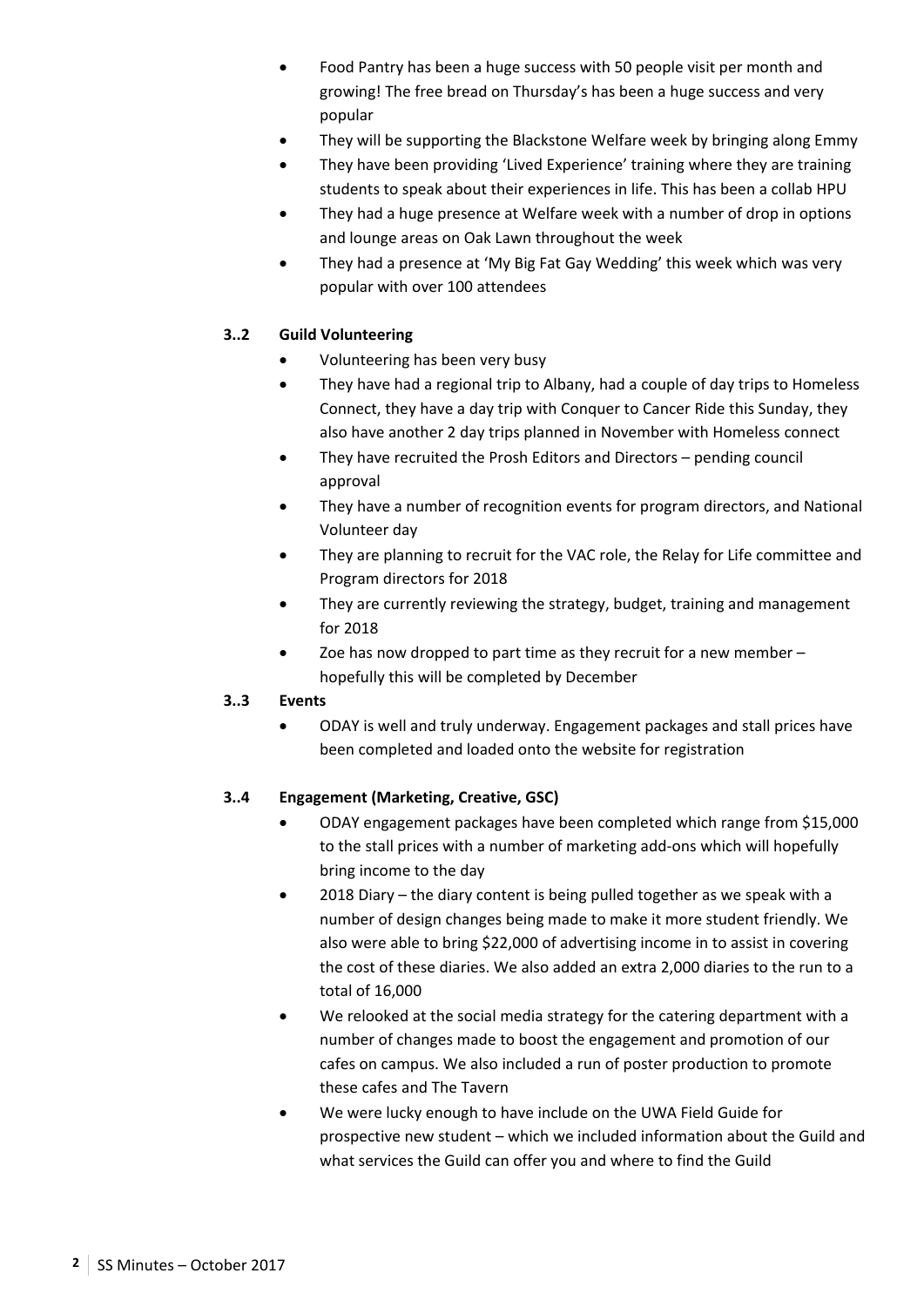- As part of the UWA Branding and Marketing structure we have been allocated to be a client of there's which means we have 1 contact to meet with moving forward for any communication with UWA marketing
- The engagement department have reinvigorated their strategy for 2018 which Nevin and Megan have a copy off
- Creatively we have produced 2 editions of Pelican, Postscript, Outspoken and completed the layout of Damsel

# 4.0 **Other Business**

- 5.0 Actions
	- Megan to look at the logistics and lay out of the Guild offices
	- Patrice to email Megan about budget allocation for 2018 in particular the growing services for 2018 and how they can be supported
	- Each department to complete a strategic overview including recommendations, how the committee can support them in day to day activities, what has worked and what hasn't work in 2017. This strategic overview should also include how the Student Service Committee meetings can benefit them in 2018 including what they need from the student and what they want from the students on the committee.

### **6.0 Next Meeting**

10<sup>th</sup> of November 2017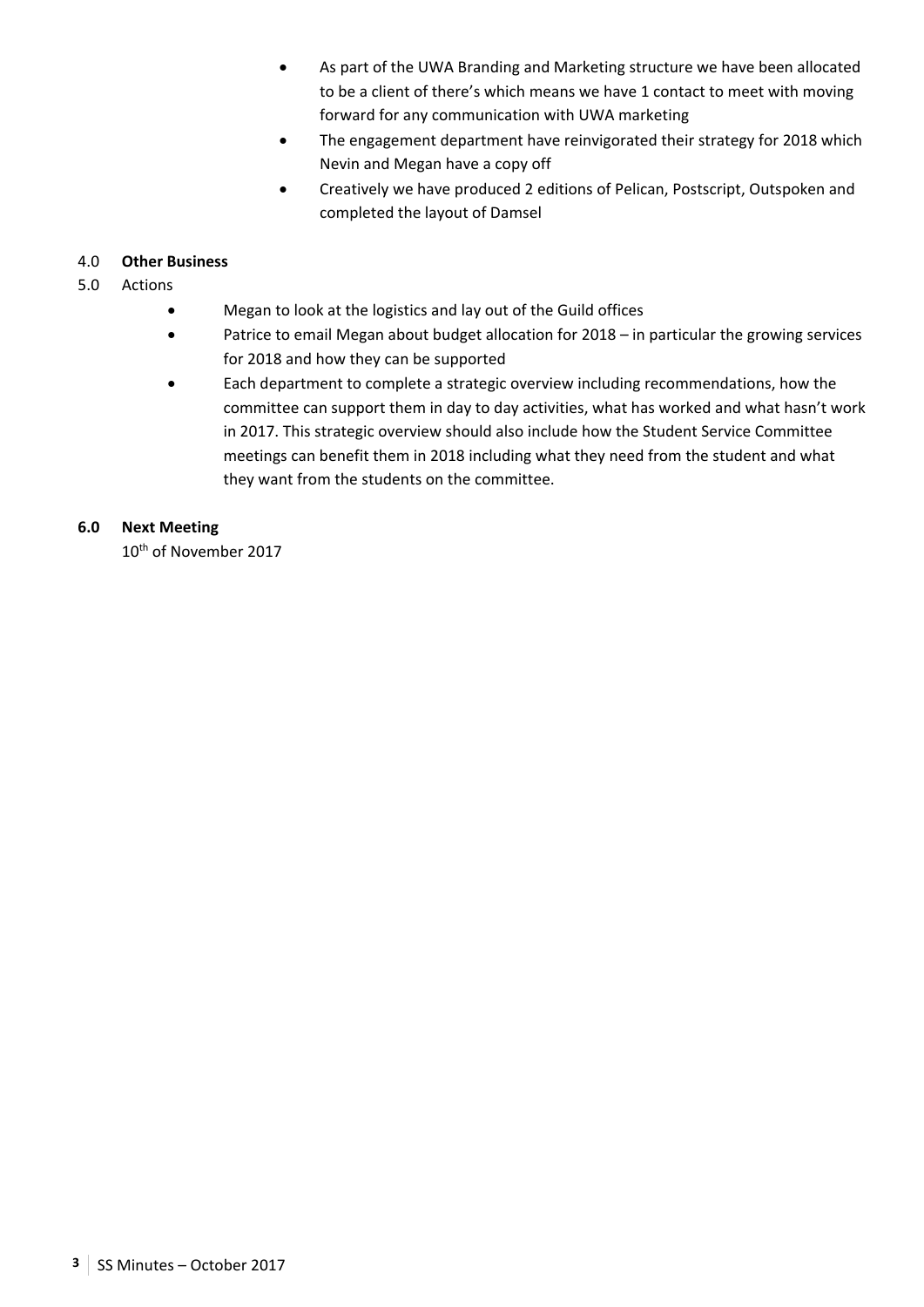#### **16 November 2017**

### **1.0 Welcoming and Opening**

### **2.0 Attendance, Apologies and Proxies**

| <b>Attendance</b>       | Role                             |
|-------------------------|----------------------------------|
| Vinuri Gajanake (VG)    | Committee Chair/Guild Secretary  |
| Nevin Jayawardena (NJ)  | <b>Guild President</b>           |
| Patrice Mitchell (PM)   | <b>Student Assist Manager</b>    |
| Danielle Brown (DB)     | <b>Engagement Manager</b>        |
| Lana Robinson (LR)      | <b>Volunteering Manager</b>      |
| Kasey Hartung (KH)      | Events Manager                   |
| <b>Apologies</b>        | Role                             |
| Audrey Tascon (AT)      | PAC president                    |
| Michael Kabondo (MK)    | <b>SOC President</b>             |
| Alexandra O'Brien (AOB) | <b>Guild Treasurer</b>           |
| Brittney Quy (BQ)       |                                  |
| Lina El Rakhawy (LER)   | <b>Ed Council President</b>      |
| Joseph Chan (JC)        | <b>Ordinary Guild Councillor</b> |

### **3.0 Committee Business**

### **3..1 Student Assist**

- Huge numbers for the year approximately 1900 cases YTD.
- SA would like to get from the SS Committee next year
	- o Student feedback on the perception of the department
	- o How the department can be more approachable
- (NJ) one of the priorities of the Guilds 2018 Strategic Plan (4 Priorities increasing student support, increasing engagement and participation, representation of the Student voice, providing better student spaces on Campus) is Student Assist
- Bettering student communications, working with Engagement on more detailed brochures/information for students (walk‐ins) who are not able to get an appointment immediately

### **3..2 Guild Volunteering**

- Zoe Mitchell (BSO Volunteering) last day today. At this stage replacement has not yet been found.
- Two upcoming day trips in December plus some Volunteer recognition events
	- Plans for 2018 include;
		- o New engagement strategy, looking at increasing/raining the profile of GV